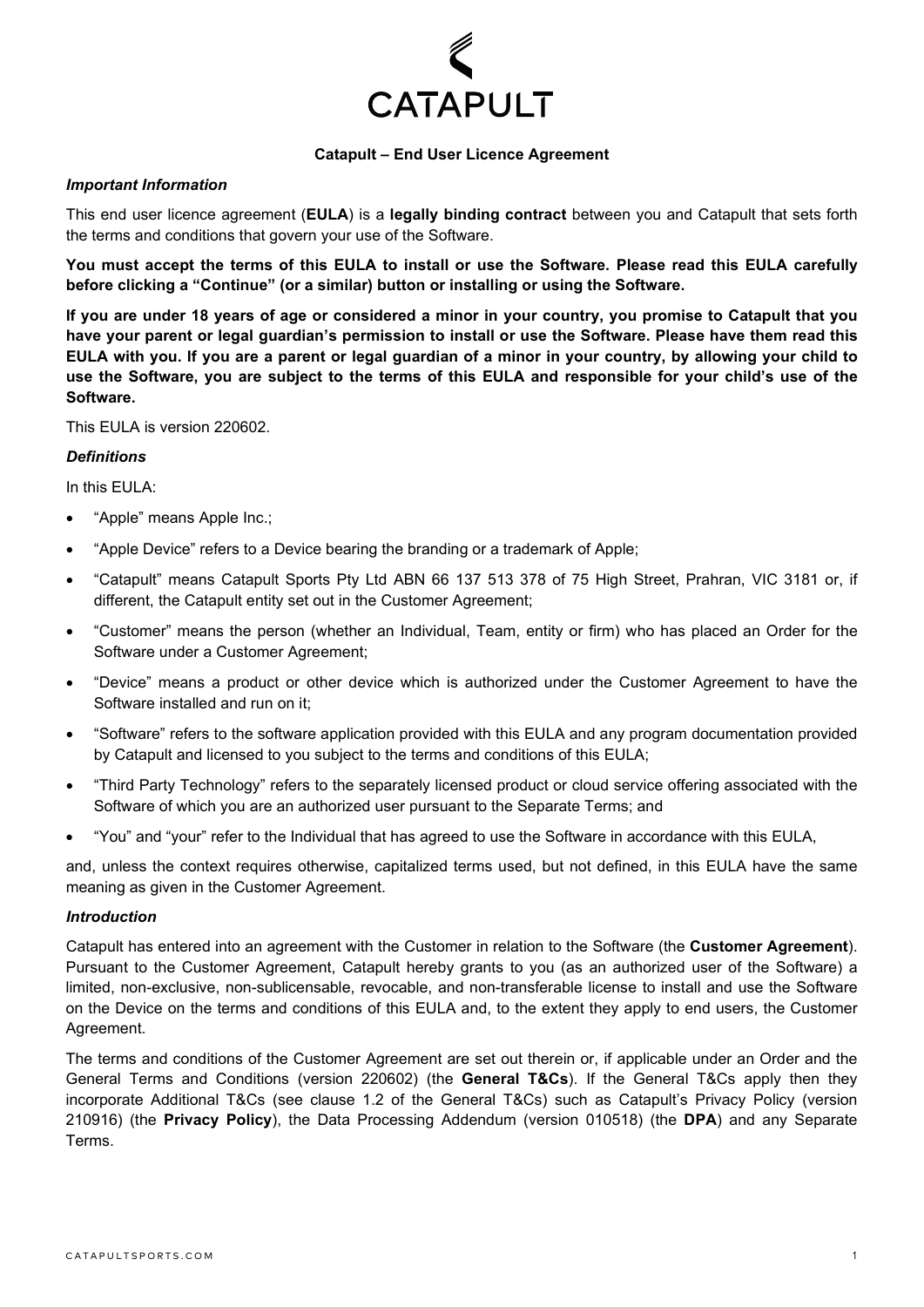

The General T&Cs and the Privacy Policy are available at [catapultsports.com/standard-terms,](https://www.catapultsports.com/standard-terms) or they may be requested from Catapult. You should contact the Customer to confirm whether or not the General T&Cs apply and, if they do not, to request a summary of your rights and obligations under the Customer Agreement.

The Customer Agreement and, if applicable, the General T&Cs, Privacy Policy and other Additional T&Cs should be read carefully as they form an integral part of this EULA and contain important information such as:

- how Catapult processes personal data (see the Privacy Policy);
- your and the Customer's obligations under the Customer Agreement (see clause 8 of the General T&Cs if applicable);
- Catapult's use of your data (see clause 14 of the General T&Cs if applicable); and
- Catapult's ability to update, change or replace the terms of the Customer Agreement and, if applicable, the General T&Cs and Additional T&Cs (see clause 1.3 of the General T&Cs).

The above points are provided to highlight some of the key clauses of this EULA, and they do not replace, amend or override this EULA, the text of which alone is authoritative. Reading these points is not a substitute for reading this EULA, including, if applicable, the General T&Cs, Privacy Policy and Additional T&Cs.

This EULA will also govern any upgrades to the Software that replace and/or supplement the original Software, unless such upgrades are accompanied by a separate license, in which case the terms of that license will govern.

This EULA and the Customer Agreement, including, if applicable, the General T&Cs, Privacy Policy and Additional T&Cs, are provided in the English language only, and any other language versions are for accommodation only and not binding on the parties.

This EULA is governed by the laws of, and the parties submit to the non-exclusive jurisdiction of the courts of: (i) the Commonwealth of Massachusetts – if the Catapult entity is Catapult Sports Inc., Catapult Sports LLC, or SBG Sports Software Inc.; (ii) England – if the Catapult entity is Catapult Sports Limited, Catapult Sports EMEA Limited, or SBG Sports Software UK Ltd; (iii) Victoria, Australia – if the Catapult entity is Catapult Sports Pty Ltd, Catapult Sports SAS, or any other Catapult Group Company not stated in this paragraph; and (iv) the People's Republic of China – if the Catapult entity is Catapult Sports Technology Beijing Co Ltd; or, if different, that jurisdiction specified in the Customer Agreement. The United Nations Convention on Contracts for the International Sale of Goods does not apply to this EULA.

Unless otherwise stated in this EULA, to the extent of any conflict or inconsistency between any of the Customer Agreement, an Order (if applicable), the General T&Cs (if applicable), the Additional T&Cs (if applicable), and this EULA, the first-mentioned document in this sentence shall prevail over the latter.

# *Catapult warranties*

Catapult represents and warrants to you that:

- (a) no Service, Software or item of Equipment, or the use of any of the foregoing, will result in any unauthorized use of the rights (including IPR) of any person; and
- (b) the Equipment is free from defects and faults including, if the General T&Cs apply, those specified in, as applicable, paragraph (i) or (ii) of the definition of Warranted Equipment in clause 7(a) of the General T&Cs (Repair and replacement).

### *Disclaimer*

**Subject to the Catapult warranties (above) and the provisions dealing with Non-excludable Provisions (below):**

- **(a) all the Products, Software and Services are provided to you on an "as is" basis;**
- **(b) Catapult does not guarantee that the Products, Software or Services will: (i) source or make available information which is accurate, complete or current; (ii) be error-free or uninterrupted; (iii) operate with**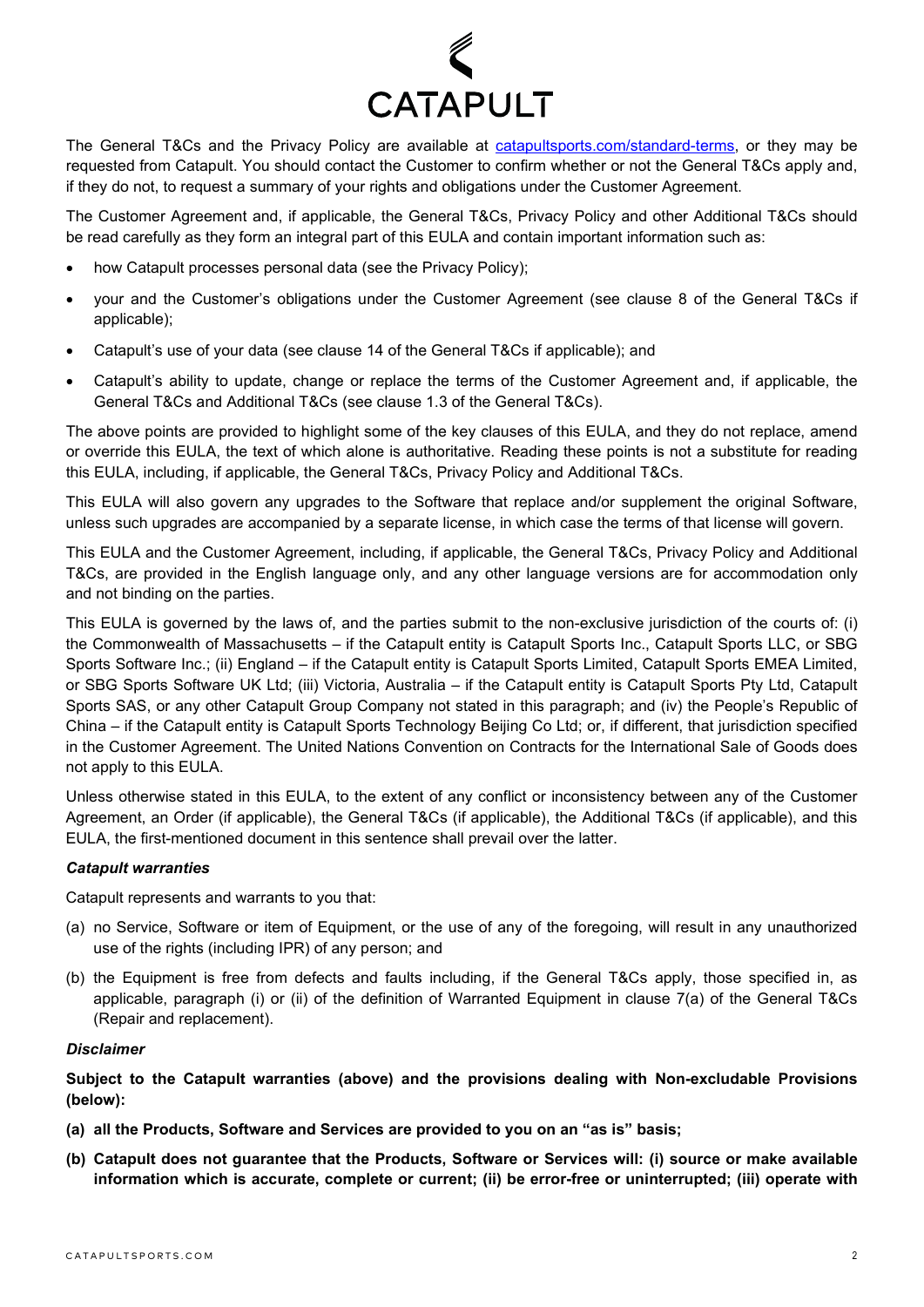

**your content or your applications, or with any other hardware, software, systems or data not provided by Catapult; (iv) meet your requirements, specifications or expectations; or (v) be the colour as they appear on your computer monitor's display;**

- **(c) information made available by the Products, Software and Services is provided for general information only and should not be relied upon or used as the sole basis for making decisions without consulting primary, more accurate, more complete or more timely sources of information; any reliance on such information is at your own risk;**
- **(d) Catapult has no obligation to update, and reserves the right to modify the contents of, the Catapult Website; and**
- **(e) Catapult excludes and disclaims to the maximum extent permitted by law all guarantees, conditions, warranties or terms of any kind, whether express or implied or imposed by any applicable law, including, without limitation, merchantability and fitness for a particular purpose.**

Some jurisdictions do not allow the exclusion of guarantees, conditions, warranties, rights, remedies, or terms implied or imposed by any applicable law (each a **Non-excludable Provision**). This may include provisions under consumer protection legislation. **Nothing in this EULA affects your statutory rights as a consumer or excludes, restricts or modifies a Non-excludable Provision which cannot lawfully be excluded, restricted or modified.**

You acknowledge that Catapult does not control the transfer of data over communications facilities, including the internet and cloud-based services, and that the Software may be subject to limitations, delays, and other problems inherent in the use of such communications facilities. Catapult is not responsible for any delays, delivery failures, or other damage resulting from such problems. Catapult is not responsible for any issues related to the performance, operation or security of the Software that arise from your content, your applications or third party content. Catapult does not make any representation or warranty regarding the reliability, accuracy, completeness, correctness, or usefulness of third party content, and disclaims all liabilities arising from or related to third party content (including, but not limited to, any optional third party tools as referenced on the Catapult Website).

# *Liability*

Except for a breach of clause 13 of the General T&Cs (Confidentiality) (if the General T&Cs apply), and to the extent permitted by law and except as otherwise expressly set out in this EULA:

- **(a) the liability of a party under or in respect of the Customer Agreement and, if applicabe, an Order is (irrespective of the number of end users and EULAs) limited in the aggregate to an amount equal to the amounts paid by the Customer under that Customer Agreement or Order; and**
- **(b) a party is not liable to the other party for: (i) any special, indirect, incidental or consequential loss or punitive loss or damage; (ii) loss of data, profits, revenue, business, goodwill, bargain, anticipated savings or management time; or (iii) the cost of procuring substitute products or services arising out of, or in connection with, this EULA or the use or performance of Products, Services or Software,**

**whether or not the first party was, or should have been, aware of the possibility of such loss or damage.** 

Catapult's liability under this EULA for each Product, Service, or Software provided to you, and the calculation of damages relating to the same, is limited solely to Catapult's liability for, and the damages payable in respect of, that Product, Service, or Software and does not involve the amount paid or payable for any other Products, Services, or Software delivered to you by Catapult (whether under this EULA or otherwise).

Catapult will not be liable for, nor responsible for, any failure in the Catapult Software in any way resulting from or attributable to: (i) your systems; (ii) unusually high usage volumes; (iii) failures outside of Catapult's facilities, other than vendors used by Catapult to provide the Software; (iv) your, or any third party's, products, services, or software; (v) scheduled maintenance; or (vi) unauthorized access, breach of firewalls or other hacking efforts by third parties.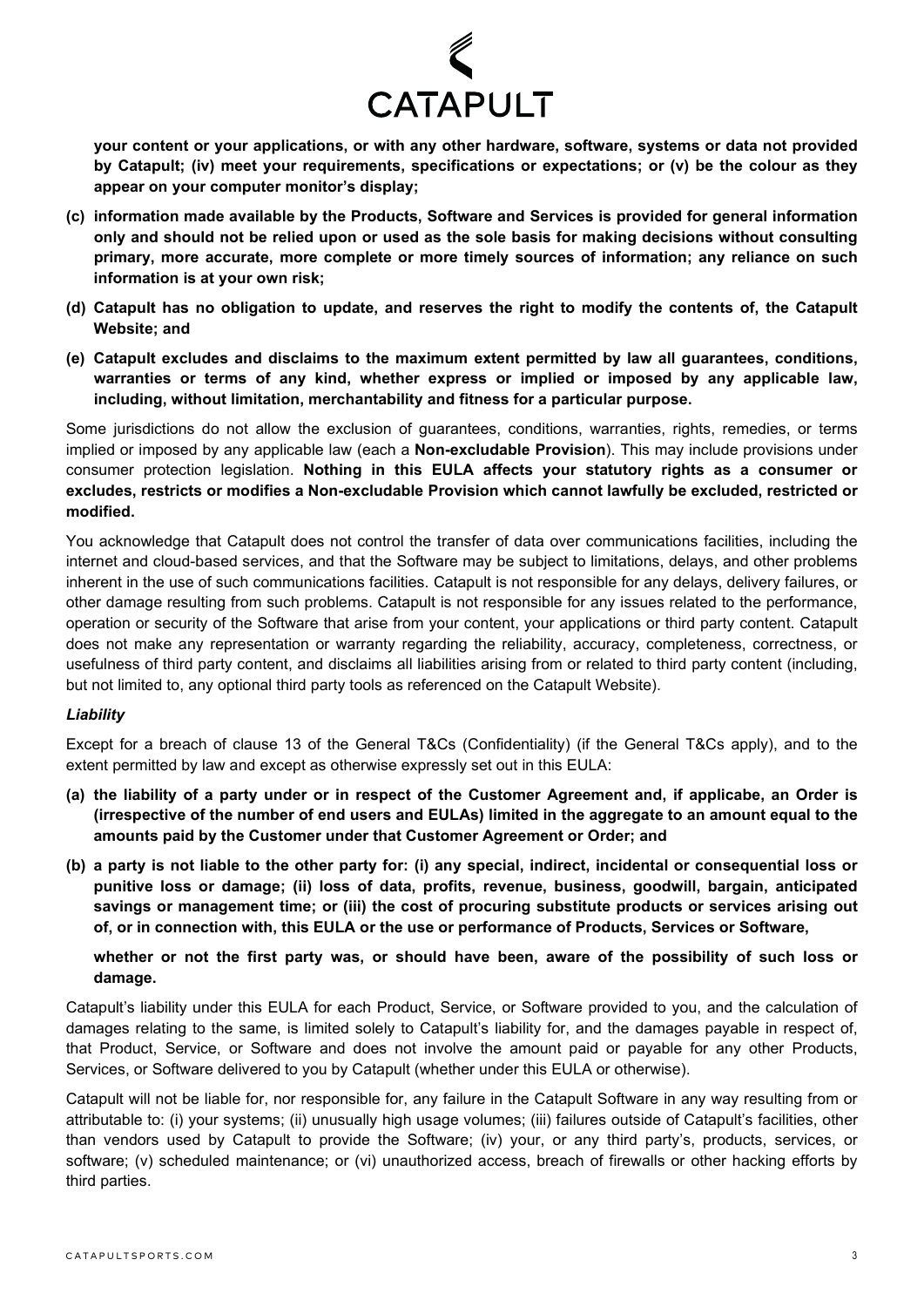

As a condition precedent to recovery, claims for loss or damage caused by Catapult must be made in writing by you within 30 days after the loss or damage the subject of the claim.

You acknowledge that irreparable damage would occur in the event any provision of this EULA was not performed in accordance with its terms and that Catapult shall be entitled to specific performance of that terms, in addition to any other remedy at law or in equity.

Catapult's liability for breach of a Non-excludable Provision is limited, at Catapult's option and so far as the Nonexcludable Provisions permit, to:

- (a) in the case of goods, the replacement of the goods or the supply of equivalent goods, the repair of the goods, the payment of the cost of replacing the goods or of acquiring equivalent goods, or the payment of the cost of having the goods repaired; or
- (b) in the case of services, the supplying of the services again, or the payment of the cost of having the services supplied again.

To the extent permitted by law, a party's liability to the other party under or in connection with this EULA is reduced to the extent, if any, to which the other party's acts or omissions cause or contribute to its own loss or damage.

The limitations and exclusions of the liability set out in this liability clause apply regardless of the basis on which such liability arises, whether in contract, breach of statutory duty, tort (including negligence), in equity or under statute.

Nothing in this EULA shall exclude or limit either party's liability for death or personal injury caused by its (or its agent's or subcontractor's) negligence, or for fraud or fraudulent misrepresentation or for any other liability that cannot, as a matter of law, be limited or excluded.

### *Termination*

Your right to use the Software will cease upon the earlier of (i) the expiration, termination or suspension of the Customer Agreement; (ii) the expiration, termination or suspension of your status as an authorized user of the Software; and (iii) the termination of this EULA for any reason (including, without limitation your failure to comply with any of the terms set forth in this EULA).

On termination of this EULA, you must destroy all copies of the Software and take any other actions requested by Catapult in accordance with the Customer Agreement.

Except as expressly set out in the Customer Agreement, the terms and conditions governing the Customer Agreement are not affected by the termination of your right to use the Software under this EULA. The provisions of this EULA that by their nature continue shall survive any expiration or termination of this EULA.

### *General Acknowledgments*

Both parties acknowledge and agree that:

- Catapult may audit your use of the Software;
- this EULA is solely between Catapult and you, with the relationship being that of licensor and licensee;
- this EULA (with the agreements it incorporates) forms the entire agreement between Catapult and you in relation to its subject matter and replaces all previous agreements, arrangements, understandings, representations or other communications between the parties in relation to that subject matter;
- any provision of this EULA which is wholly or partially void or unenforceable is severed to the extent that it is void or unenforceable. The remainder of this EULA will remain in full force and effect; and
- no waiver of a right or remedy under this EULA is effective unless it is in writing and signed by the party granting it. It is only effective in the specific instance and for the specific purpose for which it is granted. A single or partial exercise of a right or remedy under this EULA does not prevent a further exercise of that or of any other right or remedy.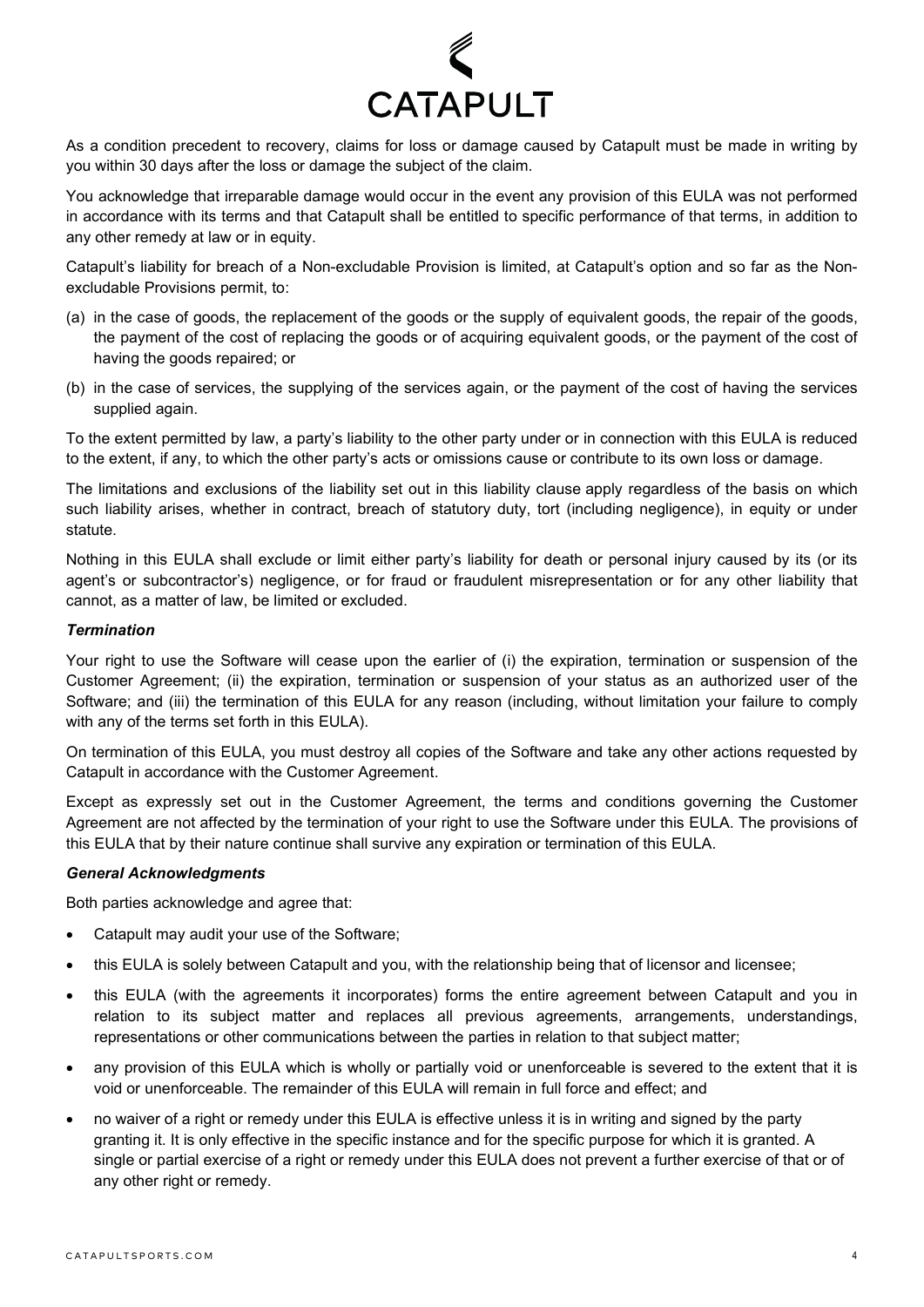

You represent and warrant that:

- you are an authorized user of the Software under the Customer Agreement;
- you accept and abide by this EULA as presented to you, and that any changes, additions or deletions by you to these terms and conditions will not be accepted by Catapult and will not be part of this EULA; and
- you are not located in a country that is subject to a US Government embargo, or that has been designated by the US Government as a "terrorist supporting" country; and you are not listed on any US Government list of prohibited or restricted parties.

## *Acknowledgments for Apple Device users*

If you install or use the Software on an Apple Device (the **Licensed Application**), then both parties further acknowledge and agree that:

- this EULA is concluded between Catapult and you only, and not with Apple, and that Catapult, not Apple, is solely responsible for the Software and the content thereof;
- the license granted to you for the Licensed Application is limited to a non-transferable license to use the Licensed Application on any Apple Devices that you own or control and as permitted by the Usage Rules set forth in the Apple Media Services Terms and Conditions, except that such Licensed Application may be accessed and used by other accounts associated with the purchaser via Family Sharing or volume purchasing where such other user is also an authorized user:
- Catapult is solely responsible for providing any maintenance and support services with respect to the Licensed Application, as specified in this EULA, or as required under applicable law. Catapult and you acknowledge that Apple has no obligation whatsoever to furnish any maintenance and support services with respect to the Licensed Application;
- Catapult is solely responsible for any product warranties, whether express or implied by law, to the extent not effectively disclaimed. In the event of any failure of the Licensed Application to conform to any applicable warranty, you may notify Apple, and Apple will refund the purchase price for the Licensed Application to you; and, to the maximum extent permitted by applicable law, Apple will have no other warranty obligation whatsoever with respect to the Licensed Application, and any other claims, losses, liabilities, damages, costs or expenses attributable to any failure to conform to any warranty is Catapult's sole responsibility;
- Catapult and you acknowledge that Catapult, not Apple, is responsible for addressing any claims of you or any third party relating to the Licensed Application or your possession and/or use of the Licensed Application, including, but not limited to: (i) product liability claims; (ii) any claim that the Licensed Application fails to conform to any applicable legal or regulatory requirement; and (iii) claims arising under consumer protection, privacy, or similar legislation, including in connection with Catapult's Licensed Application's use of the HealthKit and HomeKit frameworks;
- Catapult and you acknowledge that, in the event of any third party claim that the Licensed Application or your possession and use of that Licensed Application infringes that third party's intellectual property rights, Catapult, not Apple, will be solely responsible for the investigation, defense, settlement and discharge of any such intellectual property infringement claim; and
- Catapult and you acknowledge and agree that Apple, and Apple's subsidiaries, are third party beneficiaries of this EULA and that, upon your acceptance of the terms and conditions of this EULA, Apple will have the right (and will be deemed to have accepted the right) to enforce this EULA against you as a third party beneficiary thereof.

### *Contact information*

If you have any questions, complaints or claims with respect to the Software, please submit a reasonably detailed Support Request to Catapult Support via the "Submit a Request" feature at support.catapultsports.com or, for